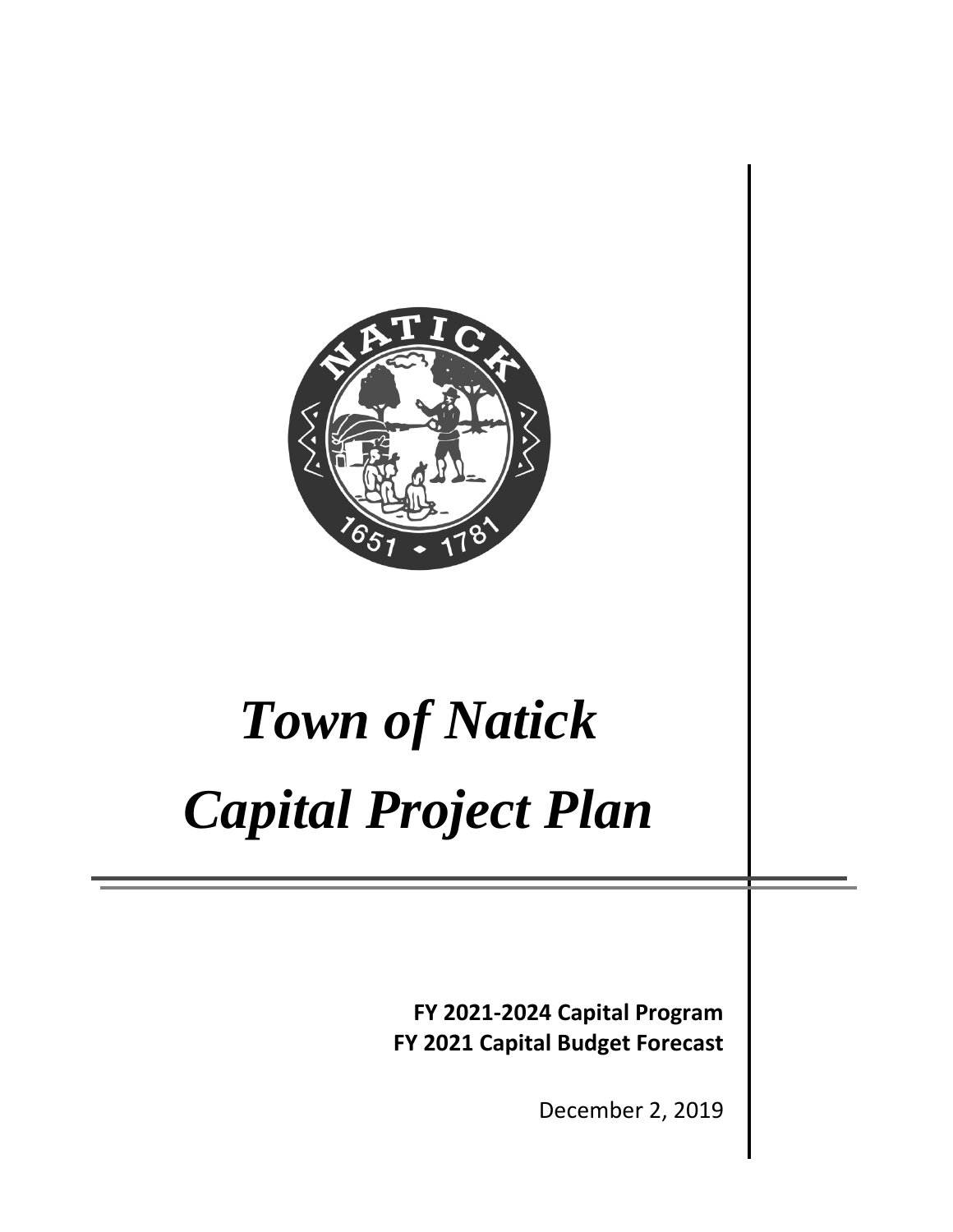

FY 2021 – 2025 Capital Program

#### **Table of Contents**

| Item                                        | <b>Page</b> |
|---------------------------------------------|-------------|
| <b>Capital Summary</b>                      |             |
| <b>Section I: Executive Summary</b>         | 4           |
| Section II: FY 2021 Proposed Capital Budget | 11          |
| FY 2022-2025 Capital Summary                | 14          |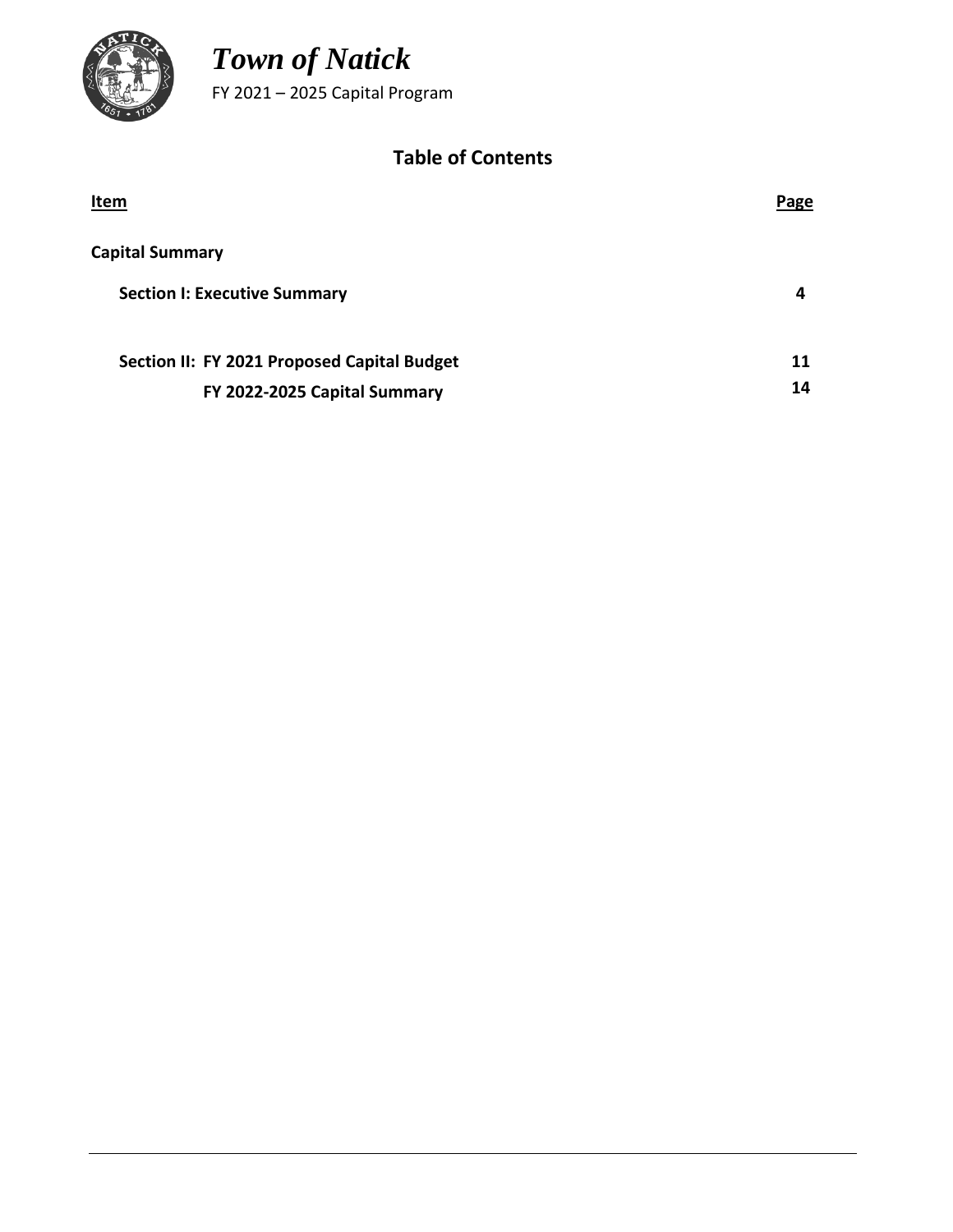

# **Section I:**

# **Executive Summary**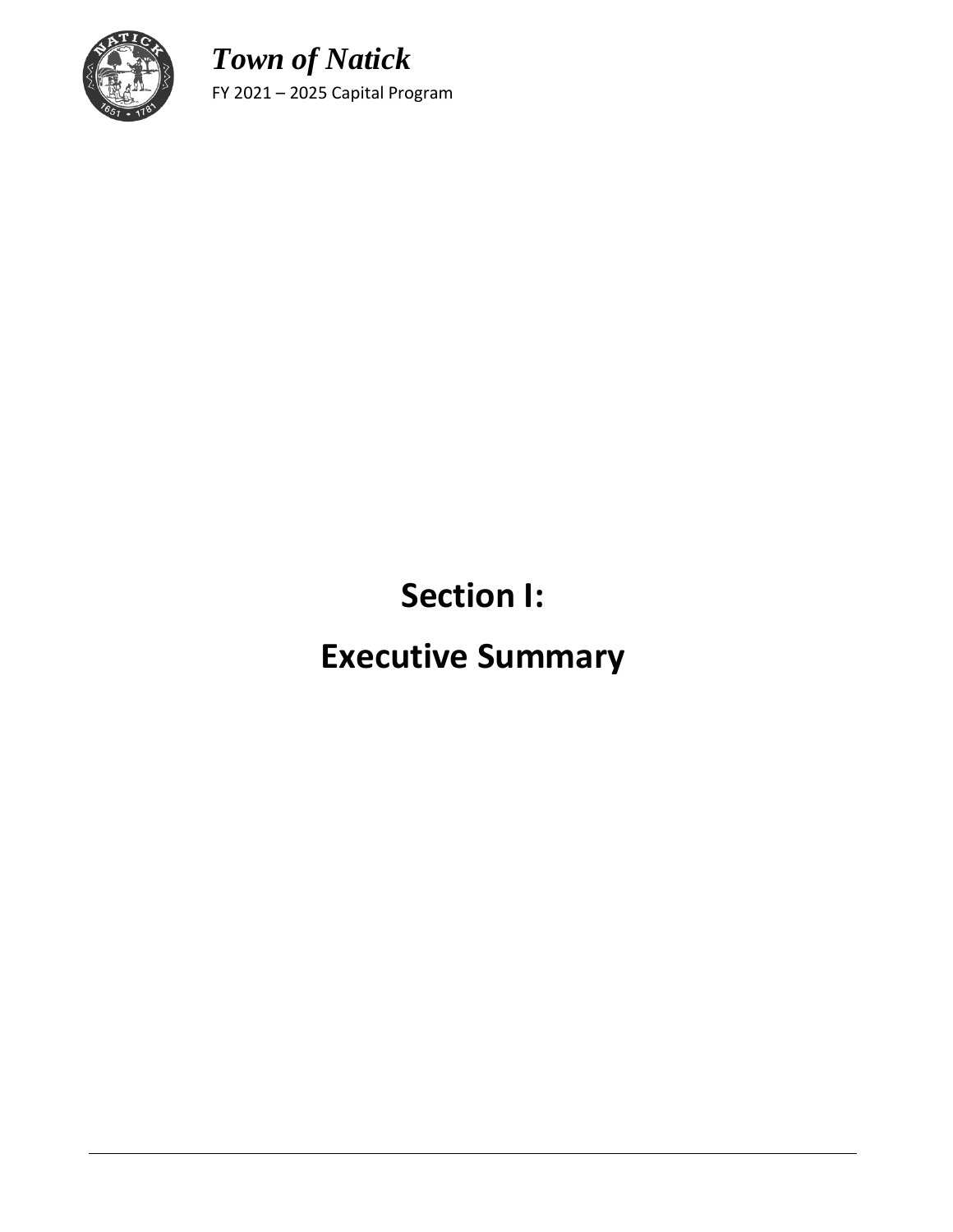

#### **Section I: Executive Summary**

The Town of Natick is required under Section 5-7 of the Charter of the Town of Natick and Article 20, Section 2 of the By-Laws of the Town of Natick to issue a Capital Improvement Program thirty days prior to the date required for submission of the operating budget annually. That program must contain the following elements:

(a) A clear, concise, general summary of its contents.

(b) A listing of all capital expenditures proposed to be made, by years, during the five fiscal years next ensuing, with supporting information as to the need for each such expenditure.

(c) Cost estimates, methods of financing, and recommended time schedules.

(d) The estimated annual cost of operating and of maintaining any new facility or piece of major equipment involved.

This document is that submission for FY 2021.

#### **INTRODUCTION**

Everything the Town does, from providing services to its residents and citizens, to equipping employees to effectively perform their jobs, requires the existence of certain basic physical assets. These assets include streets, water mains, parks, buildings, large equipment and technology. They must be purchased, maintained and replaced on a timely basis or their usefulness in providing public services will diminish. The Town's fiveyear Capital Improvement Program and annual Capital Budget are developed to ensure adequate capital investment in the Town's assets.

#### **FIVE-YEAR CAPITAL PROGRAM**

A five-year capital improvement program is an important part of any organization's overall budgeting process. Multi-year planning allows proper staging and sequencing of capital projects to even out spikes and make funding needs more predictable. Capital investment requirements can be uneven, sometimes involving unique large projects such as a new fire engine or a new school building. Other capital investment needs are recurring. We will continue to refine the five-year planning process to identify and hopefully fund an appropriate annual level of capital investment.

Natick has recently made significant investments in our capital needs. The new Kennedy Middle School (\$66.8 Million) and a new West Natick Fire Station (\$15.6 million) are examples. Town Meeting appropriated \$8,883,100 at the Spring Annual Town Meeting and \$9,060,800 at the Fall Annual Town Meeting. The following table highlights capital equipment and improvements approved at the 2019 Spring and Fall Annual Town Meetings.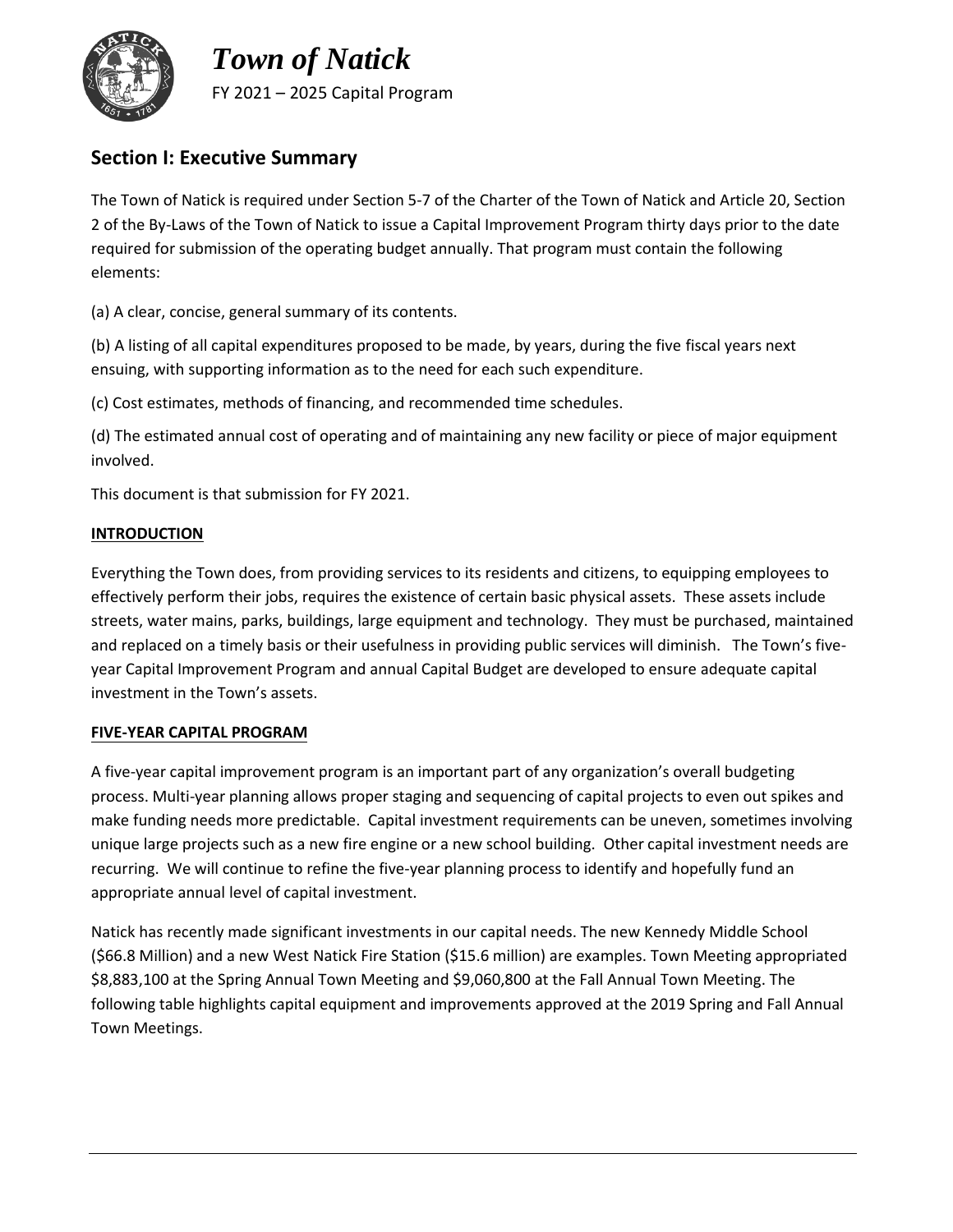

FY 2021 – 2025 Capital Program

#### **2019 Town Meetings Capital Appropriations**

| 2019 Spring Annual Town Meeting |                                                                  |                                     |    |               |
|---------------------------------|------------------------------------------------------------------|-------------------------------------|----|---------------|
| Id#                             | Project                                                          | <b>Funding Source</b>               |    | Appropriation |
| 2019SATM14A1                    | Payroll And Time Management Automation Upgrades                  | Capital Stabilization Fund          | \$ | 100,000       |
| 2019SATM14A2                    | Security Assessment                                              | Capital Stabilization Fund          | s  | 40,000        |
| 2019SATM14A3                    | <b>Cruiser Replacement</b>                                       | Capital Stabilization Fund          | \$ | 153,000       |
| 2019SATM14A4                    | Replace Laptop Computers                                         | Capital Stabilization Fund          | \$ | 6,200         |
| 2019SATM14A5                    | Replace Vehicle 428 (H-67) Bombadier                             | Capital Stabilization Fund          | \$ | 220,000       |
| 2019SATM14A6                    | Replace Vehicle 411 (H-46) Truck/Sander                          | Capital Stabilization Fund          | \$ | 250,000       |
| 2019SATM14A7                    | Upgrade Garage Equipment                                         | Capital Stabilization Fund          | Ś  | 30,000        |
| 2019SATM14A8                    | Replace Vehicle 303 (M-3) 2008 Emd Pickup Truck                  | Capital Stabilization Fund          | \$ | 65,000        |
| 2019SATM14A9                    | Replace Vehicle 402 (H-40) Dump Truck                            | Capital Stabilization Fund          | \$ | 135,000       |
| 2019SATM14A10                   | Mower With Attachments                                           | Capital Stabilization Fund          | Ś  | 40,000        |
| 2019SATM14A11                   | <b>Capital Emergencies</b>                                       | Capital Stabilization Fund          | \$ | 75,000        |
| 2019SATM14A12                   | Playground Safety Inspection And Updates                         | Capital Stabilization Fund          | \$ | 15,000        |
| 2019SATM15A1                    | Morse Library - Replace Carpeting                                | Capital Stabilization Fund          | \$ | 150,000       |
| 2019SATM15A2                    | Wilson - Replace Library Carpet, Furniture, Paint                | Capital Stabilization Fund          | \$ | 125,000       |
| 2019SATM15A3                    | Town Hall Main Entrance Repairs                                  | Capital Stabilization Fund          | \$ | 85,000        |
| 2019SATM15A4                    | Memorial - Paint Classroom Walls And Ceilings                    | Capital Stabilization Fund          | \$ | 75,000        |
| 2019SATM15A5                    | Johnson - Retile Classrooms                                      | Capital Stabilization Fund          | Ś  | 70,000        |
| 2019SATM15A6                    | Public Safety Building - Replace Roof - Engineering              | Capital Stabilization Fund          | Ś  | 60,000        |
| 2019SATM15A7                    | Town Hall - Replace Roof - Engineering                           | Capital Stabilization Fund          | Ś  | 45,000        |
| 2019SATM15A8                    | Johnson School - Retile Second Floor Hallway                     | Capital Stabilization Fund          | \$ | 40,000        |
| 2019SATM15A9                    | Bennett Hemenway - Paint Second Floor Classroom Walls & Ceilings | Capital Stabilization Fund          | Ś  | 40,000        |
| 2019SATM15A10                   | Lilja - Replace Hallway Walls With Drywall                       | Capital Stabilization Fund          | Ś  | 40,000        |
| 2019SATM15A11                   | Memorial - Replace Bathroom Partitions                           | Capital Stabilization Fund          | \$ | 40,000        |
| 2019SATM15A12                   | Memorial - Replace Office Carpet And Classroom Vct               | Capital Stabilization Fund          | Ś  | 40,000        |
| 2019SATM15A13                   | Ben-Hem Replace Admin Office Carpet                              | Capital Stabilization Fund          | \$ | 30,000        |
| 2019SATM15A14                   | Public Safety Building - Replace Windows Glazing                 | Capital Stabilization Fund          | \$ | 30,000        |
| 2019SATM15A15                   | Ben-Hem Exterior Masonry Repair                                  | Capital Stabilization Fund          | Ś  | 20,000        |
| 2019SATM15A16                   | Ben Hem - Resurface Parking Lot And Sidewalks                    | Capital Stabilization Fund          | \$ | 160,000       |
| 2019SATM15A17                   | Library - Replace Exterior Doors                                 | Capital Stabilization Fund          | \$ | 15,000        |
| 2019SATM15A18                   | Lilja Ac In Gym                                                  | Capital Stabilization Fund          | Ś  | 15,000        |
| 2019SATM15A19                   | Ben Hem Ac Music Room & Cafeteria                                | Capital Stabilization Fund          | \$ | 10,000        |
| 2019SATM15A20                   | Nhs Preschool - Install Classroom Connecting Door                | Capital Stabilization Fund          | \$ | 8,000         |
| 2019SATM15A21                   | Library - Replace The Roof                                       | Capital Stabilization Fund          | \$ | 500,000       |
| 2019SATM15A22                   | Capital Maintenance                                              | Capital Stabilization Fund          | \$ | 100,000       |
| 2019SATM15A23                   | Community Garden Plot Repair-Jj Lane                             | Capital Stabilization Fund          | Ś  | 10,000        |
| 2019SATM15B1                    | Engineering & Repairs To The Charles River Dam                   | Tax Levy Borrowing                  | \$ | 1,250,000     |
| 2019SATM15B2                    | Roadway & Sidewalks Supplement                                   | Tax Levy Borrowing                  | \$ | 750,000       |
| 2019SATM15E1                    | Roadway & Sidewalks Supplement                                   | <b>Transportation Network Funds</b> | \$ | 15,000        |
| 2019SATM14B1                    | Replace Vehicle 631                                              | W/S Retained Earnings               | Ś  | 45,000        |
| 2019SATM14D1                    | Water Main Relining                                              | Water Sewer Borrowing               | \$ | 1,500,000     |
| 2019SATM14D2                    | <b>Tonka Pressure Filter</b>                                     | Water Sewer Borrowing               | \$ | 520,000       |
| 2019SATM14F1                    | High Lift, H&T Building Modifications Springvale                 | Env Bond Bill                       | \$ | 400,000       |
| 2019SATM14F2                    | Springvale Wtr Air Stripper Media Replacement                    | Env Bond Bill                       | \$ | 380,000       |
| 2019SATM18                      | Fox Hill Dr Sewer Betterment                                     | Water Sewer Borrowing               |    | 1.131.900     |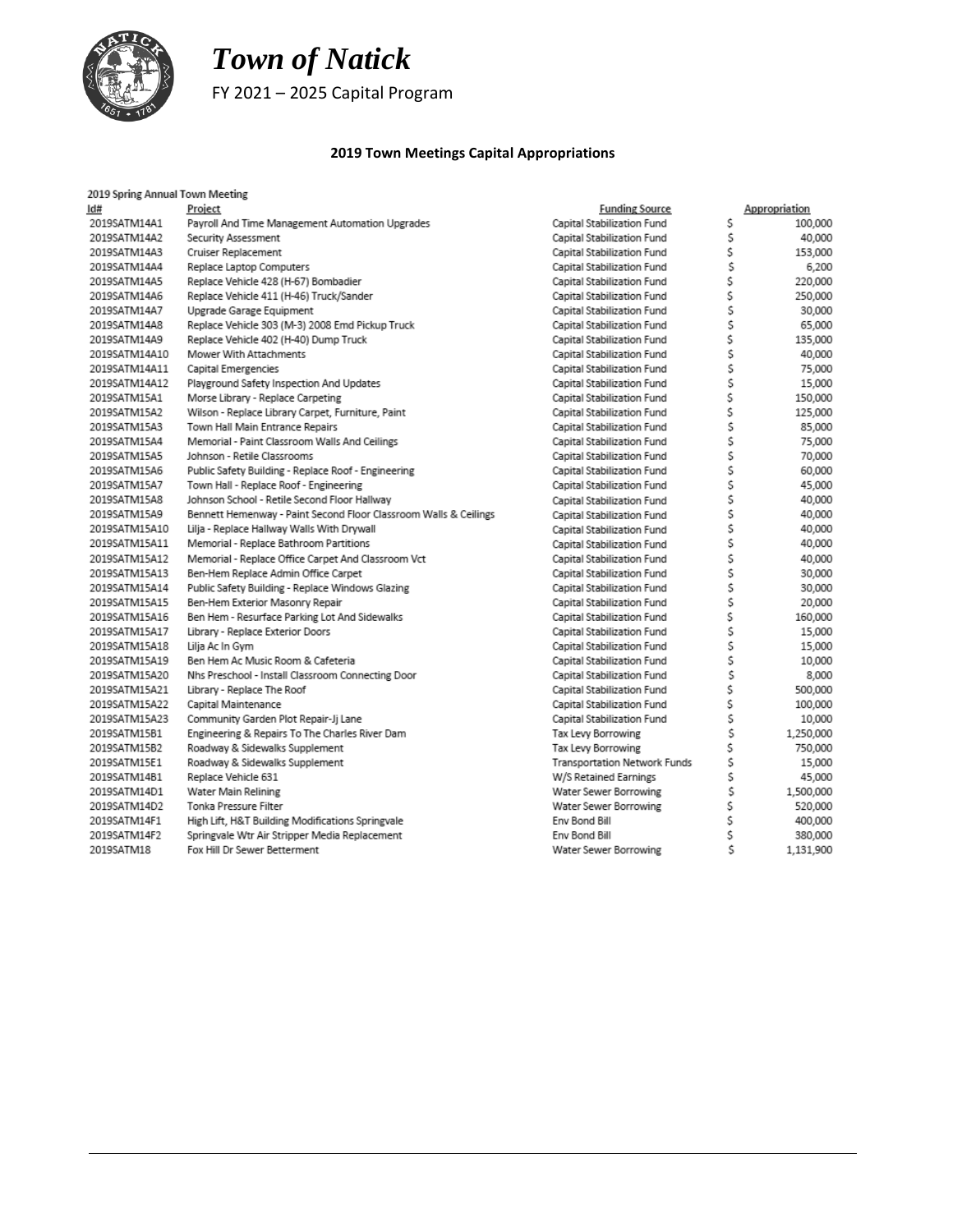

#### FY 2021 – 2025 Capital Program

| 2019 Fall Annual Town Meeting |                                                                                                          |                          |                 |
|-------------------------------|----------------------------------------------------------------------------------------------------------|--------------------------|-----------------|
| Id#                           | Project                                                                                                  | <b>Funding Source</b>    | Appropriation   |
| 2019FATM11A1                  | Replace Vehicle 3 (E-2) Engineering Survey Vehicle                                                       | Capital Stabilization    | \$<br>52,000    |
| 2019FATM11A2                  | Replace Dumpsters                                                                                        | Capital Stabilization    | \$<br>17,500    |
| 2019FATM11A3                  | Natick Public School - Security Cameras/ Door Controls                                                   | Capital Stabilization    | \$<br>80,000    |
| 2019FATM11A4                  | Repair/Replace Stage Curtains/Rigging At Johnson Elementary, Natick High<br>School, Wilson Middle School | Capital Stabilization    | \$<br>45,000    |
| 2019FATM11A5                  | School Projector Installation/Replacement                                                                | Capital Stabilization    | \$<br>83,000    |
| 2019FATM11A6                  | Auditorium Sound And Microphone Upgrade Study FCC Band                                                   | Capital Stabilization    | \$<br>15,000    |
| 2019FATM11A7                  | Brown Elementary School - White Board Replacement (9)                                                    | Capital Stabilization    | \$<br>25,000    |
| 2019FATM11A8                  | Nomex Fire Hoods                                                                                         | Capital Stabilization    | \$<br>8,500     |
| 2019FATM11A9                  | Rescue Boat                                                                                              | Capital Stabilization    | \$<br>30,000    |
| 2019FATM11A10                 | Town Hall Projector Installation/Replacement                                                             | Capital Stabilization    | \$<br>16,000    |
| 2019FATM11A11                 | Cruiser Replacement                                                                                      | Capital Stabilization    | \$<br>130,000   |
| 2019FATM11A12                 | Meter Pole Replacement                                                                                   | Capital Stabilization    | \$<br>35,000    |
| 2019FATM11A13                 | Electrification Feasibility Study                                                                        | Capital Stabilization    | \$<br>13,000    |
| 2019FATM11A14                 | Capital Emergencies                                                                                      | Capital Stabilization    | \$<br>34,800    |
| 2019FATM11C1                  | Sod Cutter                                                                                               | GC Retained Earnings     | \$<br>5,000     |
| 2019FATM11B1                  | Replace Vehicle 511 (S-101) Recycling Truck                                                              | Tax Levy Borrowing       | \$<br>330,000   |
| 2019FATM11D1                  | Replace Vehicle 619 (W-30) Vactor Truck                                                                  | W/S Borrowing            | \$<br>600,000   |
| 2019FATM11D2                  | Springvale/Elm Bank Chemical Feed Upgrades                                                               | W/S Borrowing            | \$<br>310,000   |
| 2019FATM11E1                  | Scada Equipment Upgrade                                                                                  | W/S Retained Earnings    | \$<br>80,000    |
| 2019FATM12A1                  | Wilson Middle School Bathroom Partitions                                                                 | Capital Stabilization    | \$<br>40,000    |
| 2019FATM12A2                  | Johnson School - Retile Cafeteria Floor                                                                  | Capital Stabilization    | \$<br>15,000    |
| 2019FATM12A3                  | Johnson School - Replace Interior Stairways                                                              | Capital Stabilization    | \$<br>30,000    |
| 2019FATM12A4                  | Wilson Middle School - Paint 12 Classrooms                                                               | Capital Stabilization    | \$<br>50,000    |
| 2019FATM12A5                  | Wilson Middle School - adding AC Office and Support Area                                                 | Capital Stabilization    | \$<br>12,500    |
| 2019FATM12A6                  | Bennett Hemenway School Engineering To Replace The DDC System                                            | Capital Stabilization    | \$<br>25,000    |
| 2019FATM12A7                  | Engineering Study For 2nd Floor AC At Wilson And Ben Hem                                                 | Capital Stabilization    | \$<br>50,000    |
| 2019FATM12A8                  | Police Station - Add Additional Heat To The Garage                                                       | Capital Stabilization    | \$<br>15,000    |
| 2019FATM12A9                  | Guardrail (Various Locations)                                                                            | Capital Stabilization    | \$<br>12,000    |
| 2019FATM12A10                 | Park And Field Renovations                                                                               | Capital Stabilization    | \$<br>175,000   |
| 2019FATM12A11                 | Tree Replacement                                                                                         | Capital Stabilization    | \$<br>30,000    |
| 2019FATM12A12                 | Tree Inventory                                                                                           | Capital Stabilization    | \$<br>10,000    |
| 2019FATM12A13                 | <b>Energy Efficiency Programs</b>                                                                        | Capital Stabilization    | \$<br>100,000   |
| 2019FATM12A14                 | Firearms Range Renovation                                                                                | Capital Stabilization    | \$<br>110,000   |
| 2019FATM12A15                 | Downtown Clock Repairs                                                                                   | Capital Stabilization    | \$<br>18,000    |
| 2019FATM12E1                  | Sewer Collection System Repairs & Maint                                                                  | I & I Stabilization Fund | \$<br>150,000   |
| 2019FATM12B1                  | Construction - Roadway Improvements South Main St.                                                       | Tax Levy Borrowing       | \$<br>4,650,000 |
| 2019FATM12B2                  | Construction - Roadway Improvements                                                                      | Tax Levy Borrowing       | \$<br>1,000,000 |
| 2019FATM12C1                  | Ground Water Wells Replacement                                                                           | W/S Borrowing            | \$<br>500,000   |
| 2019FATM12D1                  | Water Distribution System Enhancements                                                                   | W/S Retained Earnings    | \$<br>150,000   |
| 2019FATM12D2                  | Water Meter Replacement Study                                                                            | W/S Retained Earnings    | \$<br>8,500     |

We have also created the financial mechanisms – through the creation of a Capital Stabilization Fund and the funding of it annually with the Town's Local Option Meals and Hotel/Motel taxes – to ensure the Town's continued ability to adequately fund its capital needs. The following Table highlights the Town's local option receipts.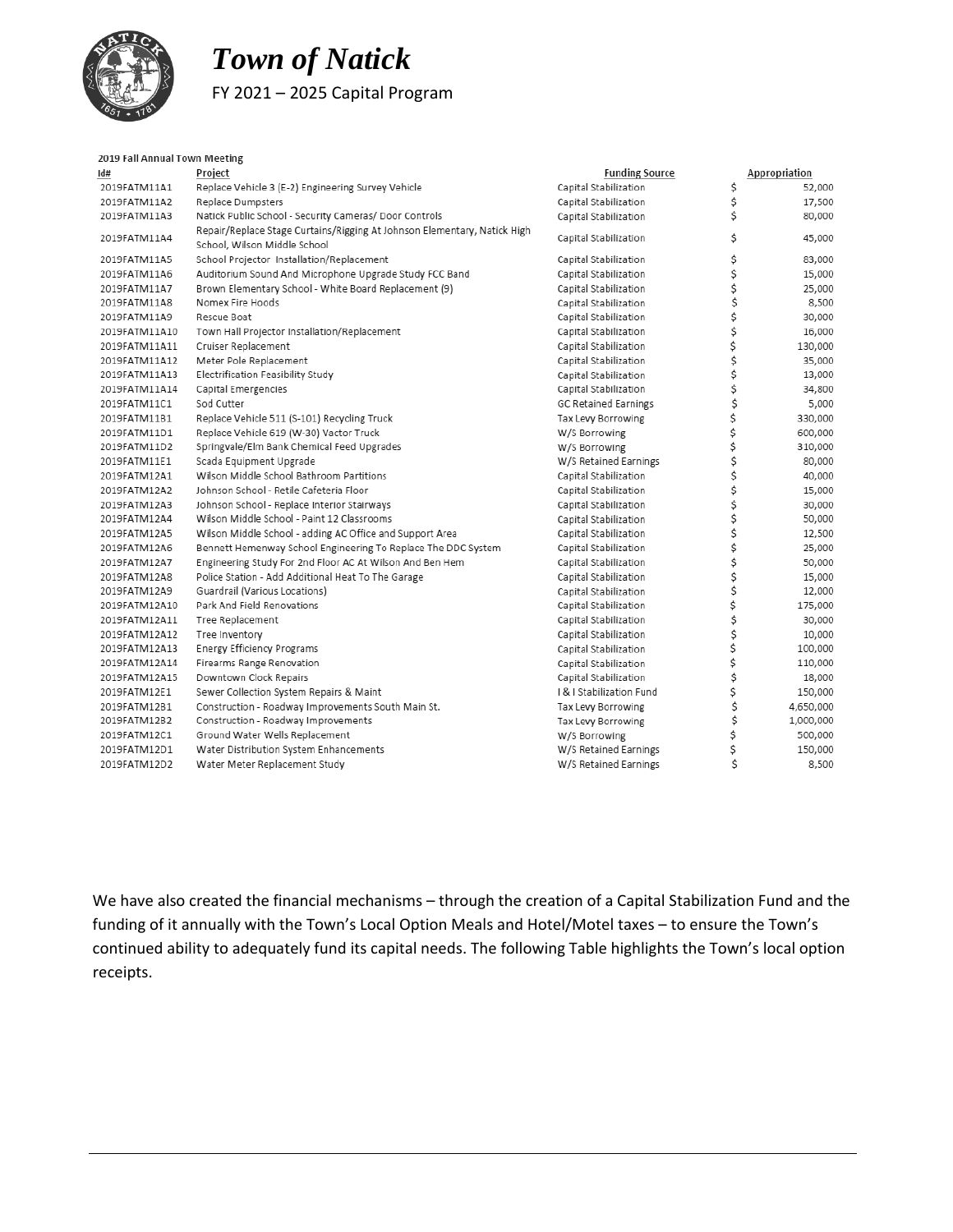

| Fiscal Year | September | December | March   | June    | Total     | 4%        | 2%      |
|-------------|-----------|----------|---------|---------|-----------|-----------|---------|
| 2010        | 189,911   | 199,053  | 148,856 | 210,887 | 748,707   | 499,138   | 249,569 |
| 2011        | 301,948   | 349,586  | 226,455 | 273,138 | 1,151,127 | 767,418   | 383,709 |
| 2012        | 337,985   | 402,987  | 256,736 | 299,714 | 1,297,422 | 864,948   | 432,474 |
| 2013        | 365,080   | 373,165  | 278,583 | 285,144 | 1,301,972 | 867,981   | 433,991 |
| 2014        | 367,535   | 381,877  | 282,866 | 322,814 | 1,355,092 | 903,395   | 451,697 |
| 2015        | 417,224   | 423,785  | 247,045 | 315,214 | 1,403,268 | 935,512   | 467,756 |
| 2016        | 445,961   | 475,119  | 271,622 | 327,211 | 1,519,913 | 1,013,275 | 506,638 |
| 2017        | 451,294   | 449,722  | 256,017 | 296,208 | 1,453,241 | 968,827   | 484,414 |
| 2018        | 453,968   | 435,489  | 272,843 | 324,464 | 1,486,764 | 991,176   | 495,588 |
| 2019        | 416,819   | 462,674  | 297,163 | 318,925 | 1,495,581 | 997,054   | 498,527 |

#### **Local Option Room Occupancy Tax**

#### **Local Option Meals Tax**

|             |           |          |         |         | Special July<br>Distribution |           |
|-------------|-----------|----------|---------|---------|------------------------------|-----------|
| Fiscal Year | September | December | March   | June    | (FY10 Only)                  | Total     |
| 2010        |           |          | 58,306  | 179,311 | 68,243                       | 305,860   |
| 2011        | 135,040   | 195,415  | 192,437 | 193,032 |                              | 715,924   |
| 2012        | 215,276   | 207,827  | 212,545 | 207,429 | 0                            | 843,077   |
| 2013        | 215,452   | 209,644  | 215,757 | 207,642 | 0                            | 848,495   |
| 2014        | 219,892   | 206,759  | 219,102 | 207,126 | 0                            | 852,879   |
| 2015        | 214,628   | 216,317  | 225,649 | 219,538 | 0                            | 876,132   |
| 2016        | 237,389   | 216,331  | 243,388 | 221,786 | 0                            | 918,894   |
| 2017        | 236,345   | 227,943  | 231,794 | 220,200 | 0                            | 916,282   |
| 2018        | 233,706   | 230,894  | 229,052 | 220,439 | 0                            | 914,091   |
| 2019        | 253,765   | 255,255  | 269,721 | 242,079 | 0                            | 1,020,820 |

#### **FINANCING METHODS**

Traditionally, there are three potential methods for financing the Town's capital investments: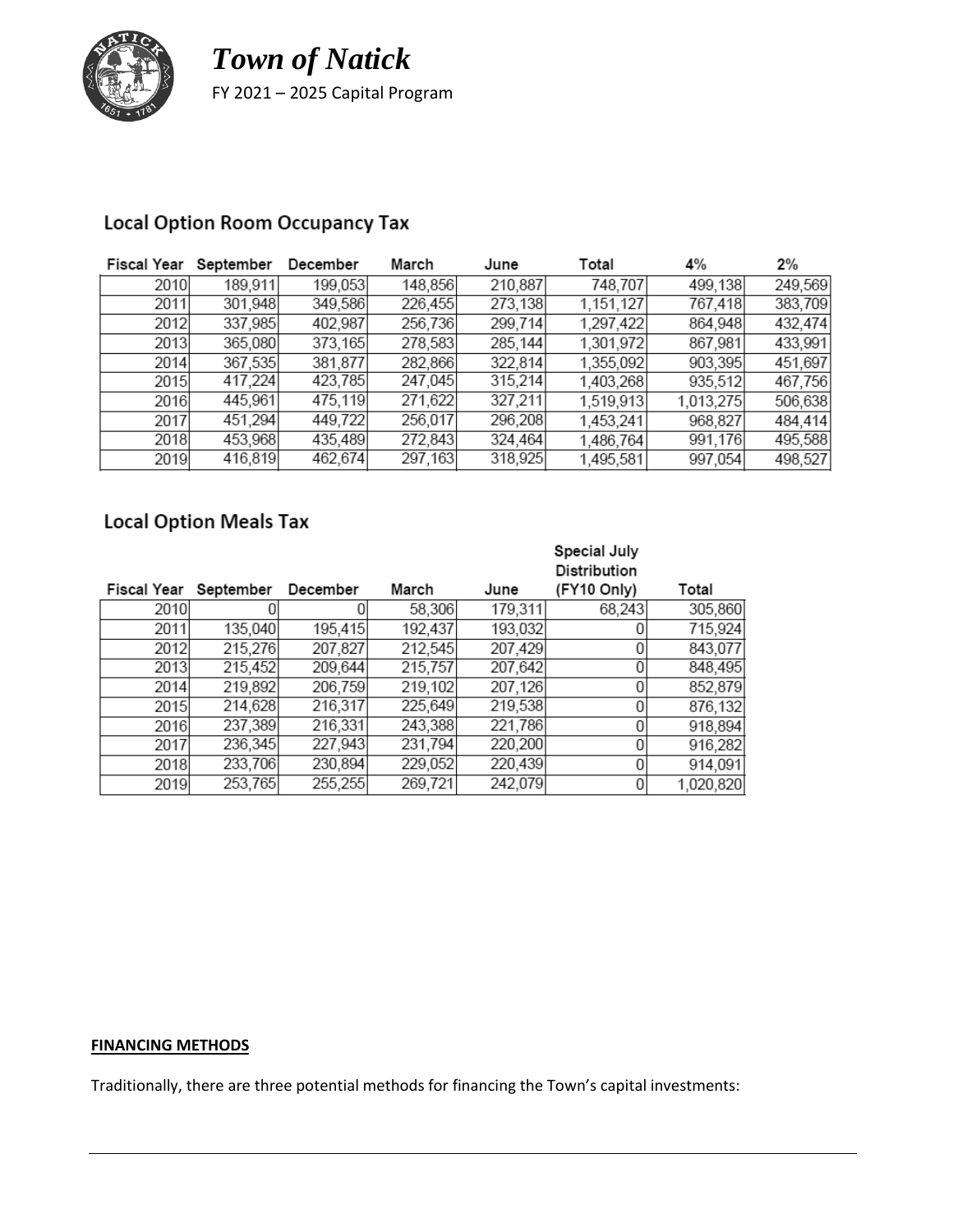

FY 2021 – 2025 Capital Program

x **Capital Stabilization Fund –** Established at the 2010 Fall Annual Town Meeting, appropriations out of this stabilization fund can be used to fund capital equipment and improvements as well as debt-service payment related to capital purchases. Funding for the capital stabilization fund comes primarily from the Town's share of local option taxes. Additional funds have been added to the fund over last several years per the Town's Financial Management Principles. This will continue to be a major source of capital financing moving forward. The history of appropriations and current balance of the fund are shown below.

**Enterprise Fund Retained Earnings** – The town regularly appropriates monies from Retained Earnings within the Water/Sewer Enterprise Fund and the Golf Course Enterprise Fund in support of capital needs for those operations.

**Debt Service** – The Town has traditionally financed large capital projects or purchases through borrowing. The resulting debt obligations are appropriated under the General Fund Tax Levy (either within the levy limit or from a voter approved debt exclusion) or from Enterprise Funds. Over the last 10 years the Town's General Fund debt service has varied as a percentage of general fund revenue, from a high of 10% to a low around 6%.

It is important to monitor how much debt the community has at any one point in time and determine what impact the amount of debt service has on the operating budget and the taxpayers. Credit rating agencies monitor the amount of debt a community has just like they monitor individual credit. A variety of factors, including the level of debt service/annual revenues and level of debt service/capita and per household are evaluated by credit rating agencies. We are proud that the Town of Natick holds a AAA/Stable bond rating from both Standard & Poor's and Fitch Ratings– the best possible credit rating.

Future issuance of debt should be timed so as to minimize fluctuations and their resulting impact upon the operating budget. This can be achieved by timing new issuances with retirement of current debt service and following the Town Administrator's Recommended Financial Policies on issuing large debt projects (over \$1,000,000) outside of the tax levy.

The amount of general fund resources spent on capital-related items spiked in FY 2012 due to the addition of sizeable amounts of debt service related to the new Natick High School and Community Senior Center and again in FY 2020 with the addition of the new Kennedy Middle School and West Natick Fire Station.

Debt per capita will grow significantly in FY 2020 with the addition of the debt for the new Kennedy Middle School and West Natick Fire Station. However, this combined issuance was well timed in that the Town captured an interest rate of 3.22% for the life of the bond repayments.

General Fund Debt tends to be front loaded and decreases over time as project debt is retired. This will change as new projects are funded through the use of debt. Analysis allows the Administration to selectively time when and how much new debt to issue annually in support of capital renewal and replacement so as to limit debt burden increases on the overall budget.

The Town breaks debt into within levy debt and excluded or exempt debt. Excluded debt includes large projects approved by the voters such as the New JFK Middle school and West Natick Fire Station.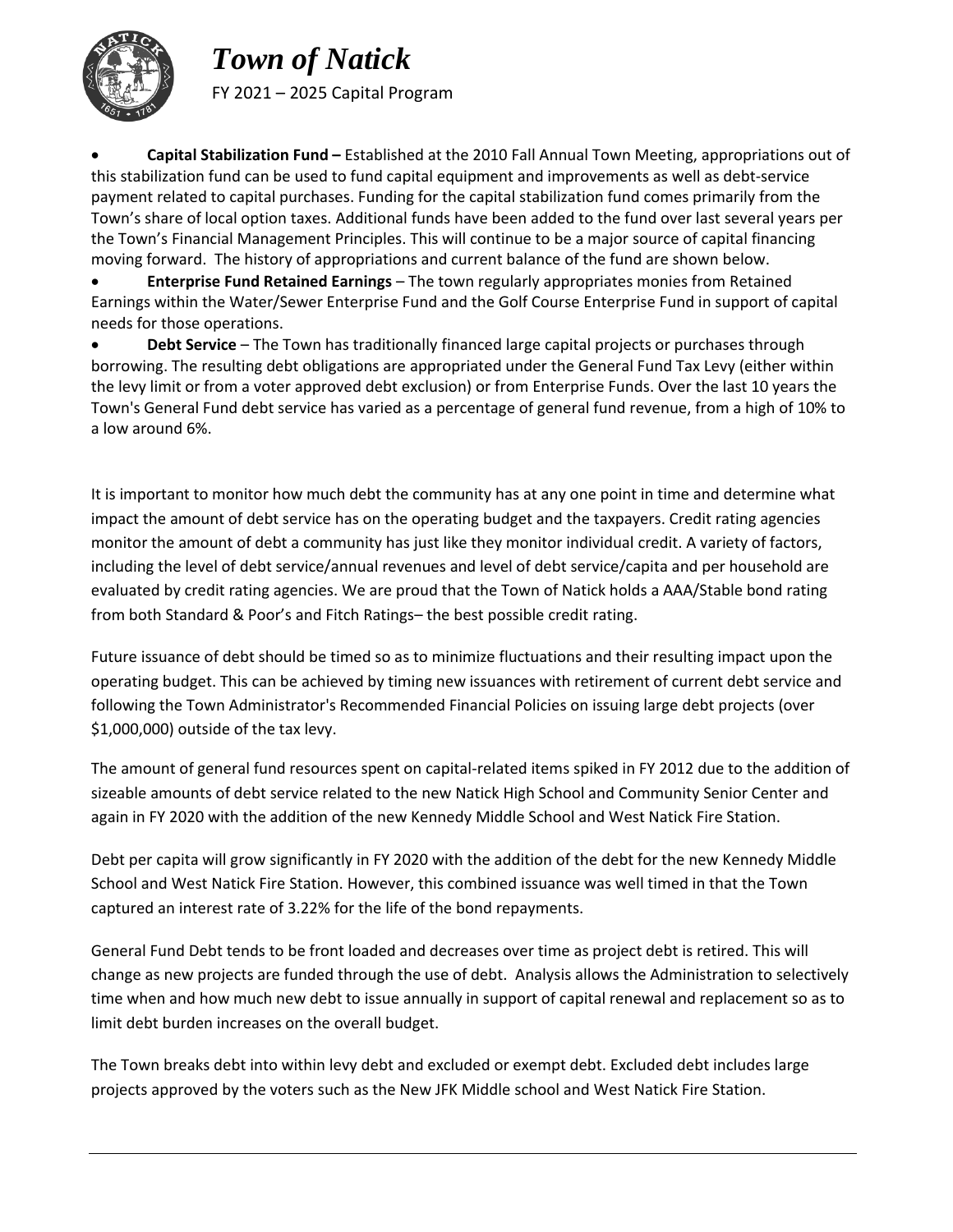

FY 2021 – 2025 Capital Program

|      | <b>Excluded</b> |           | <b>Within Levy</b> |           |    | <b>Total</b> |  |  |
|------|-----------------|-----------|--------------------|-----------|----|--------------|--|--|
| 2020 | \$              | 9,995,671 | Ş                  | 5,053,324 | \$ | 15,048,995   |  |  |
| 2021 | \$              | 9,893,228 | \$                 | 4,553,826 | \$ | 14,447,053   |  |  |
| 2022 | \$              | 9,782,911 |                    | 4,012,217 | \$ | 13,795,127   |  |  |
| 2023 | \$              | 9,681,569 | \$                 | 3,548,899 | \$ | 13,230,468   |  |  |
| 2024 | \$              | 9,580,999 | \$                 | 3,264,486 | \$ | 12,845,485   |  |  |
| 2025 | $\zeta$         | 9,194,127 |                    | 2,925,422 | \$ | 12,119,548   |  |  |

#### *FY 2020 Tax Levy Current Debt Profile*



**Other Sources** – In addition, the Town may use Free Cash and revolving funds to fund our capital needs. Non-Town funding sources are also sometimes used for capital needs such as dedicated state aid (for example, Chapter 90 road improvement funds), mitigation funds and grants.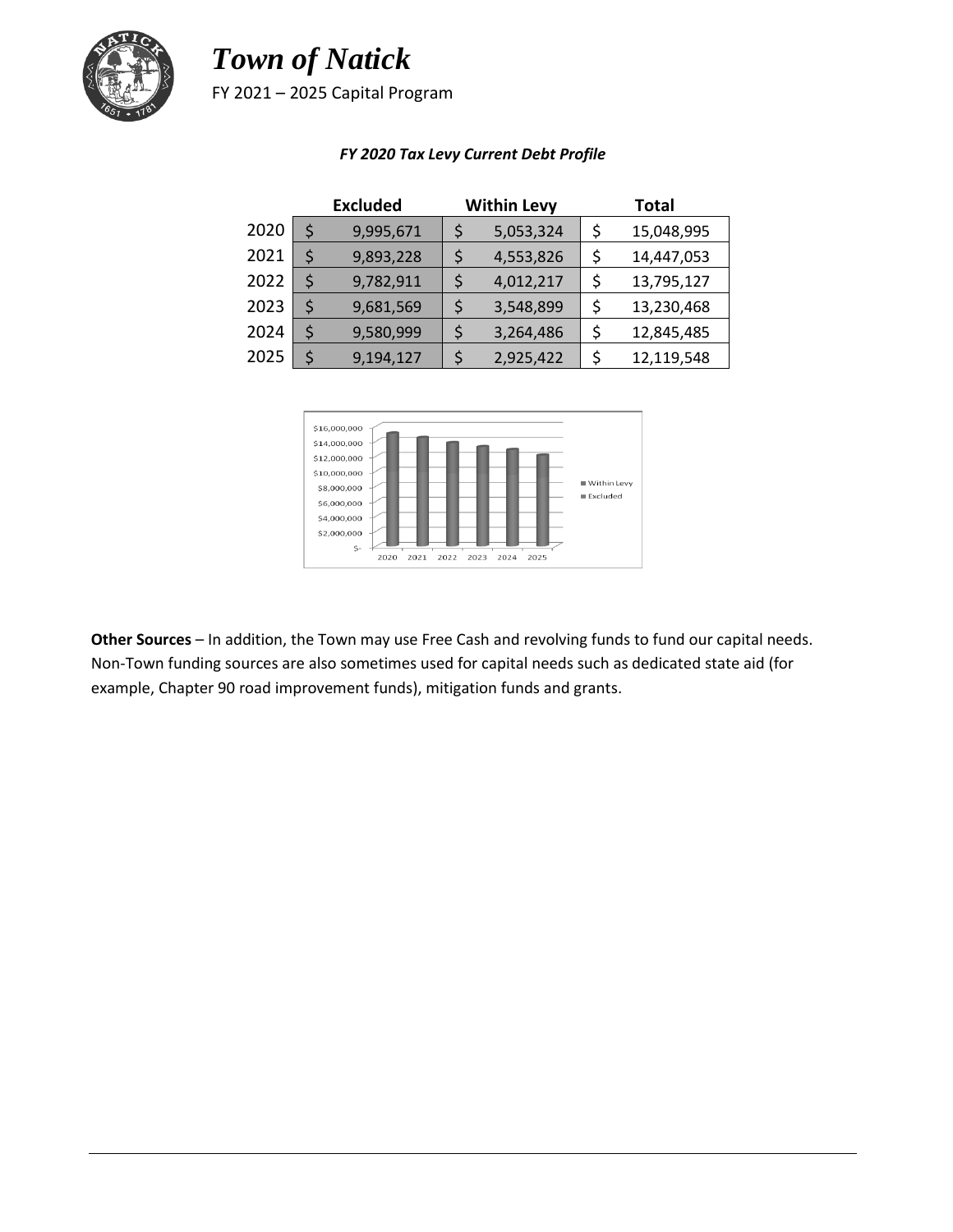

#### FY 2021-2025 CAPITAL IMPROVEMENT PROGRAM & PHILOSOPHY: *(i.e. what gets funded and why)*

The FY 2021-2025 Capital Program is provided herein; first in summary form and then by program area of the budget in project-by-project detail. All told, there are nearly one hundred million dollars of capital improvements, equipment and infrastructure. This amount of money is necessary to maintain the hundreds of millions of dollars the Town has invested in its properties, equipment, and operations.

All capital projects have been and will continue to be evaluated according to the following criteria, listed in their order of priority. The priority areas which administration assigns capital projects are as follows:

- a. Imminent threat to the health and safety of citizens or property;
- b. Timely improvement/replacement of a capital assets to avoid inevitable additional future costs incurred through deferment;
- c. Requirements of state or federal law or regulation;
- d. Improvement of infrastructure; and,
- e. Improvement of productivity/efficiency.

In past years (2008-2010), we had to defer a significant number of capital needs. The Town has been fortunate in recent years with nearly all capital needs funded. Many of the capital requests in this plan (2021 -2025) will require discussion regarding community need and affordability. We will continue to review all requests for capital projects. The draft FY 2021 Capital Budget is found in Section II.

#### **Conclusion**

We are pleased to present a comprehensive Capital Plan to the citizens of Natick. The community has made great strides in recent years to adequately fund and improve the Town's many capital assets. This will ensure that our employees have the right tools to continue providing quality services to the citizens of Natick. We will continue to work to improve our planning, seek out innovative tools and search for efficiencies to grow and sustain Natick.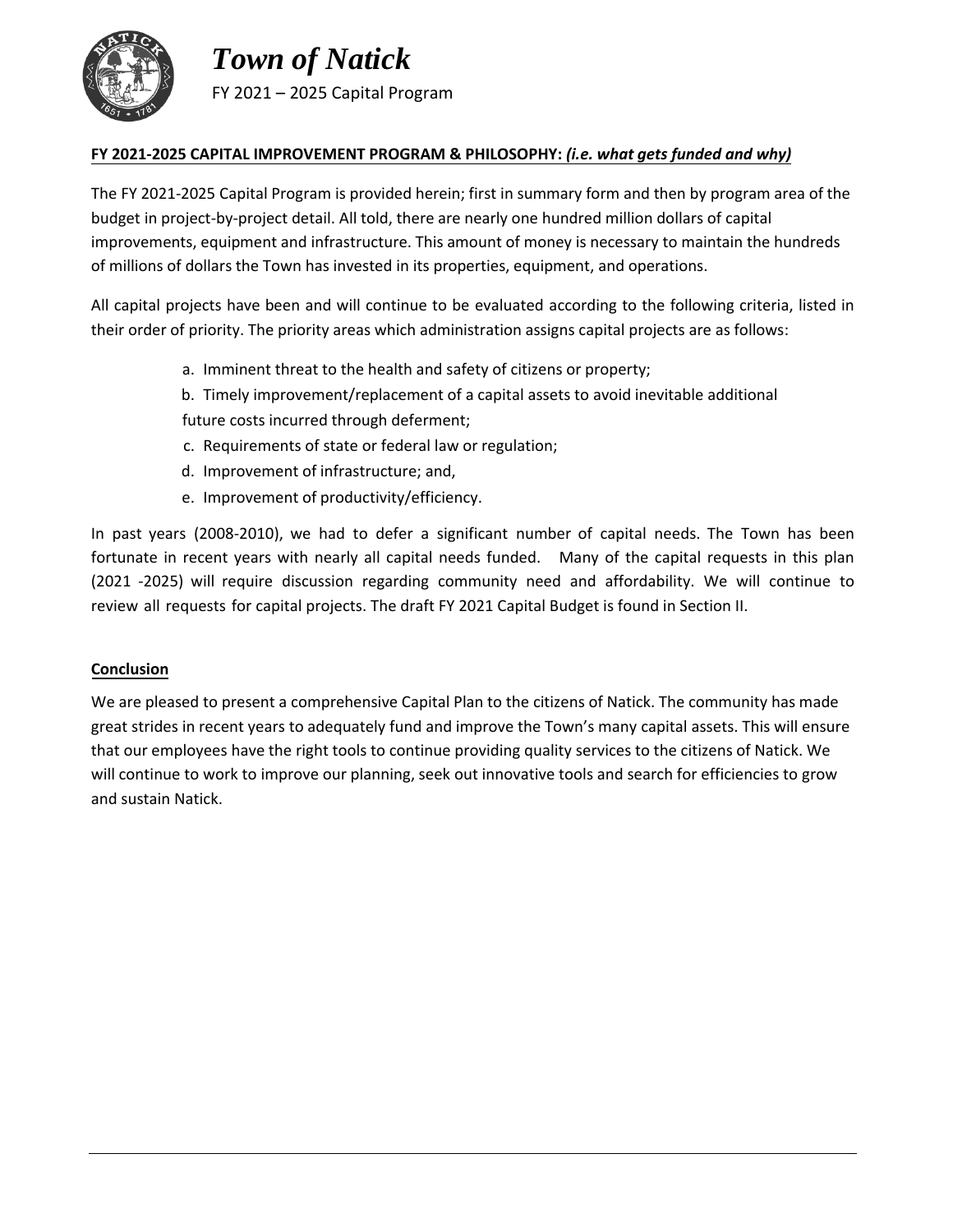

# **Section II:**

# **FY 2021 Capital Budget Summary**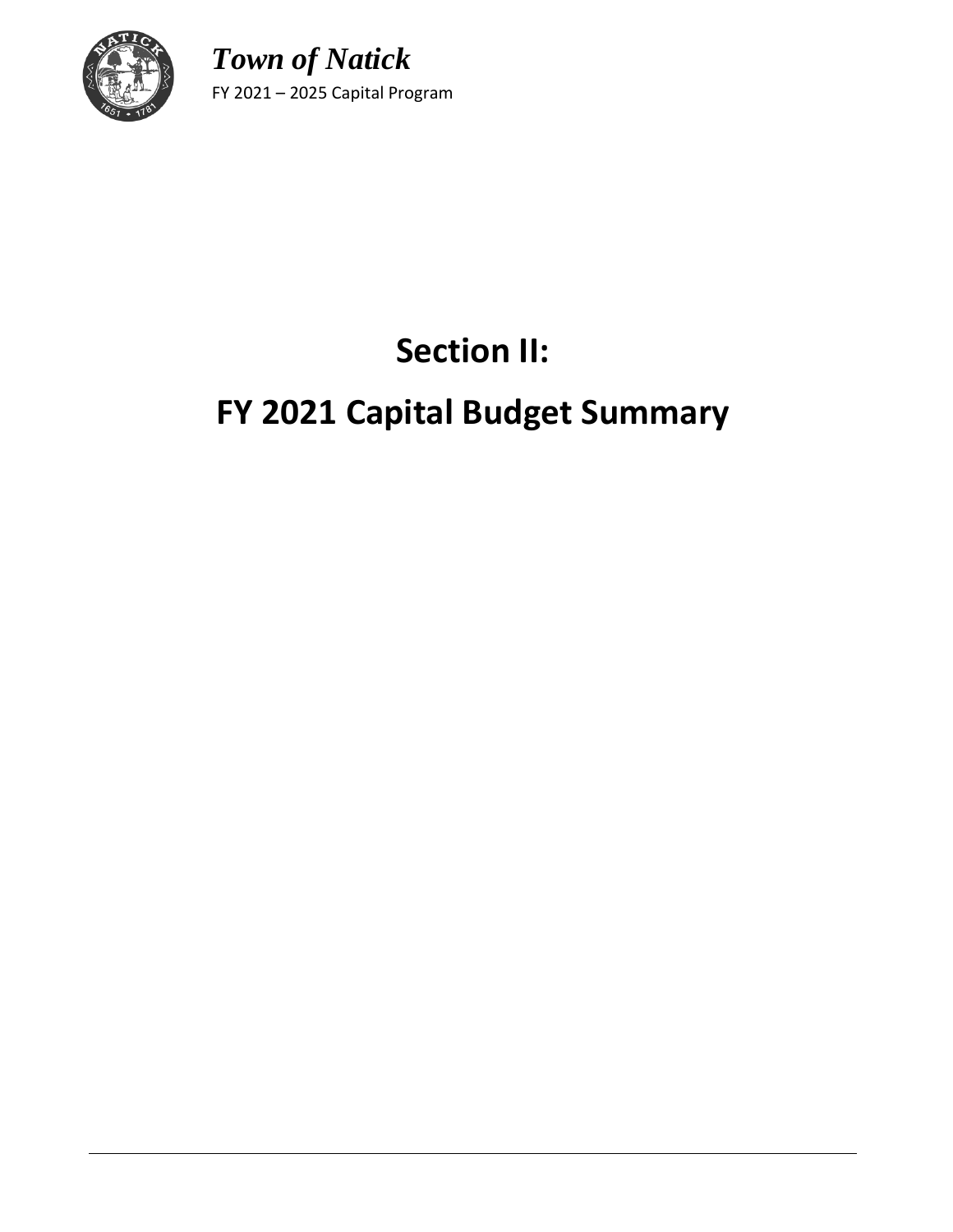

# *FY 2021 Proposed Capital Projects*

**Note: This is a planning document for review and discussion. Further review and vetting is pending**

**12/2/2019**

#### **FY 2021 Proposed Capital**

| recId | department                                  | projTitle                                                       |                  | 2021      | <b>Funding Source</b>        |
|-------|---------------------------------------------|-----------------------------------------------------------------|------------------|-----------|------------------------------|
|       | 1027 Tn Administrator                       | Hunnewell Field Upgrade Design                                  | \$               | 50,000    | <b>Capital Stabilization</b> |
|       | 985 Community Services - Recreation & Parks | Install Toddler Playground - Bennett Hemenway Elementary        | \$               | 75,000    | <b>Capital Stabilization</b> |
|       | 991 Community Services - Recreation & Parks | Cole Center Playground Enhancements                             | \$               | 30,000    | Capital Stabilization        |
|       | 647 Community Services - Recreation & Parks | Playground Safety Updates                                       | \$               | 15,000    | Capital Stabilization        |
|       | 428 Community Services - Recreation & Parks | <b>Historical Monument Restoration</b>                          | \$               | 10,000    | Capital Stabilization        |
|       | 724 Community Services - Recreation & Parks | Henry Wilson Roof                                               | \$               | 5,000     | <b>Capital Stabilization</b> |
|       | 610 Facilities Management                   | Morse Library - Replace 5 Air Handling Units                    | \$               | 300,000   | Tax Levy Borrowing           |
|       | 806 Facilities Management                   | Brown Elementary - Replace Boilers                              | $\zeta$          | 40,000    | Tax Levy Borrowing           |
|       | 809 Facilities Management                   | Lilja Elementary - Replace Boilers                              | \$               | 40,000    | Tax Levy Borrowing           |
|       | 805 Facilities Management                   | Bennett Hemenway Elementary - Expand Parking Lot And Resurface  | \$               | 150,000   | <b>Capital Stabilization</b> |
|       | 1025 Facilities Management                  | Bennett Hemenway Elementary - Fire Alarm Panel Replacement      | \$               | 75,000    | <b>Capital Stabilization</b> |
|       | 791 Facilities Management                   | Bennett Hemenway Elementary - Paint First Floor Classroom Walls | \$               | 50,000    | Capital Stabilization        |
|       | 815 Facilities Management                   | 90 Oak St-Replace Boiler                                        | \$               | 50,000    | Capital Stabilization        |
|       | 857 Facilities Management                   | Replace NFM-82 Work Van                                         | \$               | 50,000    | <b>Capital Stabilization</b> |
|       | 794 Facilities Management                   | NHS Pre-School - Replace Office/Area Carpet                     | \$               | 40,000    | <b>Capital Stabilization</b> |
|       | 827 Facilities Management                   | DPU Admin Building - Replace 2 RTU's                            | $\zeta$          | 30,000    | <b>Capital Stabilization</b> |
|       | 825 Facilities Management                   | Fire Station 1 - Replace Roof Deck                              | $\zeta$          | 25,000    | Capital Stabilization        |
|       | 821 Facilities Management                   | Fire Station 1 - Replace Office Carpet                          | \$               | 15,000    | <b>Capital Stabilization</b> |
|       | 1021 Facilities Management                  | Police/Fire Station - Upgrade HVAC Controls Engineering         | \$               | 15,000    | <b>Capital Stabilization</b> |
|       | 1023 Facilities Management                  | Senior Center - Upgrade HVAC DDC System                         | $\zeta$          | 10,000    | Capital Stabilization        |
|       | 672 Fire Department                         | Replace Ambulance                                               | \$               | 300,000   | Tax Levy Borrowing           |
|       | 987 Fire Department                         | <b>Turnout Gear</b>                                             | \$               | 240,000   | <b>Capital Stabilization</b> |
|       | 476 Fire Department                         | Defibrilator Purchase                                           | \$               | 90,000    | <b>Capital Stabilization</b> |
|       | 967 Fire Department                         | Nomex Non Particulate Hoods                                     | \$               | 8,500     | <b>Capital Stabilization</b> |
|       | 993 Morse Institute Library                 | <b>RFID Implementation</b>                                      | \$               | 94,000    | <b>Capital Stabilization</b> |
|       | 986 Police and Fire Department              | CRT Public Safety Vehicle and Equipment                         | \$               | 75,000    | Capital Stabilization        |
|       | 194 Police Department                       | <b>Cruiser Replacement</b>                                      | \$               | 325,000   | Capital Stabilization        |
|       | 961 Police Department                       | Replace Portable 2 Way Radios                                   | \$               | 170,685   | <b>Capital Stabilization</b> |
|       | 964 Police Department                       | Primary Repeater And Antenna Replacement                        | \$               | 23,500    | Capital Stabilization        |
|       | 862 Police Department                       | <b>Replace Laptop Computers</b>                                 | \$               | 6,200     | <b>Capital Stabilization</b> |
|       | 963 Police Department                       | Level Meter For Service Of Radio System                         | $\overline{\xi}$ | 5,627     | Capital Stabilization        |
|       | 189 Public Works Engineering                | North Ave Area Drainage Improvements                            | \$               | 1,600,000 | Tax Levy Borrowing           |
|       | 191 Public Works Engineering                | Roads & Sidewalks (Collector/Arterial)                          | \$               | 1,500,000 | <b>Tax Levy Borrowing</b>    |
|       | 182 Public Works Engineering                | Roadway & Sidewalks Supplement                                  | \$               | 1,000,000 | <b>Tax Levy Borrowing</b>    |
|       | 979 Public Works Engineering                | Complete Streets Priority Plan Update                           | \$               | 15,000    | <b>Capital Stabilization</b> |
|       | 990 Public Works Highway                    | Replace Vehicle 504 Rear Load Trash Packer                      | \$               | 325,000   | Tax Levy Borrowing           |
|       | 916 Public Works Highway                    | Replace 421 (Street Sweeper)                                    | \$               | 280,000   | Tax Levy Borrowing           |
|       | 152 Public Works Highway                    | <b>Replace Dumpsters</b>                                        | \$               | 19,000    | <b>Capital Stabilization</b> |
|       | 89 Public Works Highway                     | <b>Guardrail (Various Locations)</b>                            | \$               | 14,000    | <b>Capital Stabilization</b> |
|       | 496 Public Works Lnd Fac/Nat Res            | Park And Field Renovations                                      | \$               | 175,000   | Capital Stabilization        |
|       | 536 Public Works Lnd Fac/Nat Res            | <b>Tree Replacement</b>                                         | \$               | 30,000    | Capital Stabilization        |
|       | 590 Public Works Lnd Fac/Nat Res            | <b>Tree Inventory</b>                                           | \$               | 10,000    | <b>Capital Stabilization</b> |
|       | 860 Sustainability                          | <b>Energy Efficiency</b>                                        | \$               | 100,000   | <b>Capital Stabilization</b> |
|       | 406 Town Clerk                              | <b>Preservation Of Historical Records</b>                       | \$               | 100,000   | <b>Capital Stabilization</b> |
|       |                                             |                                                                 | \$               | 7,581,512 |                              |

 **Capital Stabilization \$ 2,196,512 Tax Levy Borrowing \$ 5,385,000** 

 **\$ 7,581,512**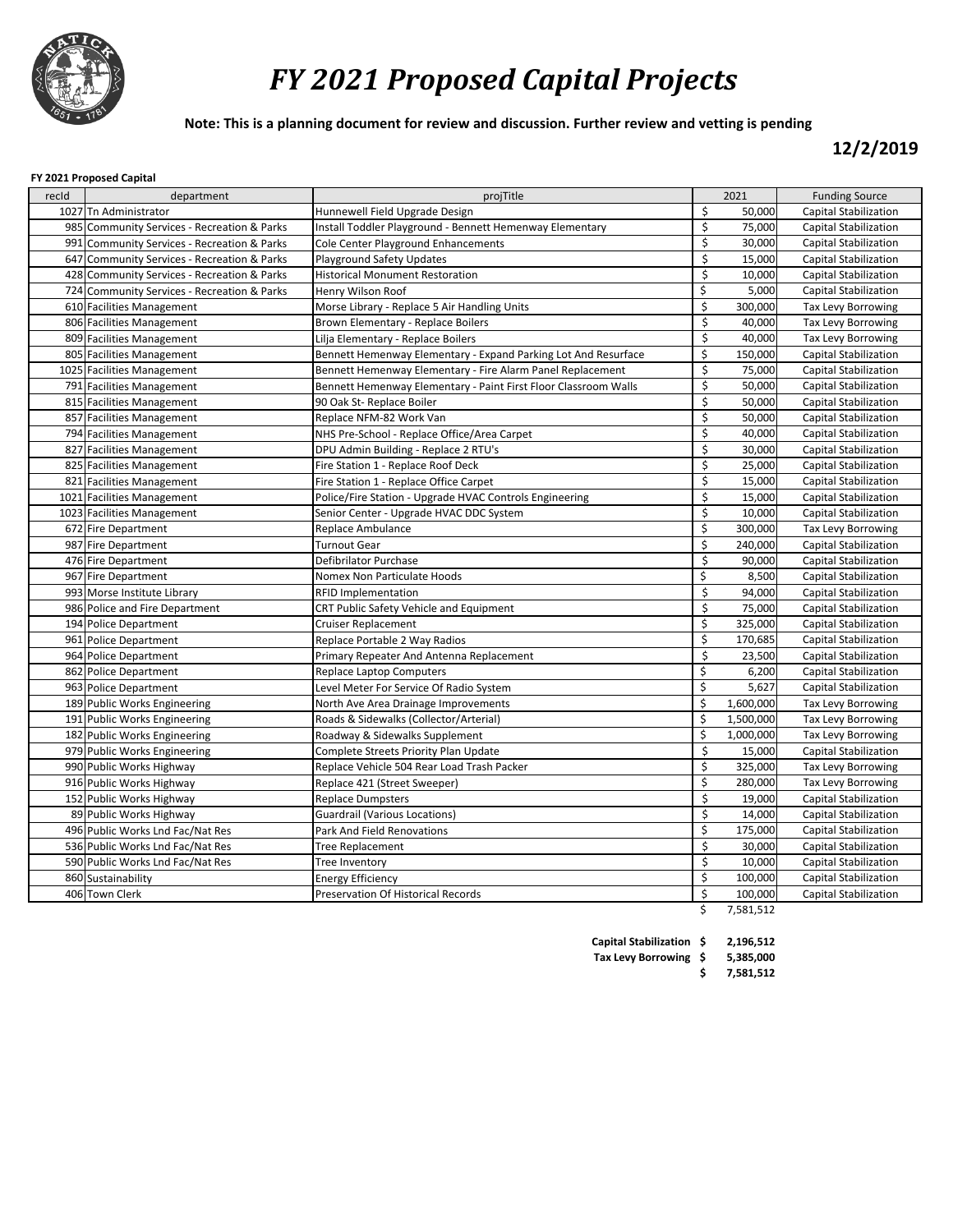

# **FY 2021-2025 Capital Plan Summary**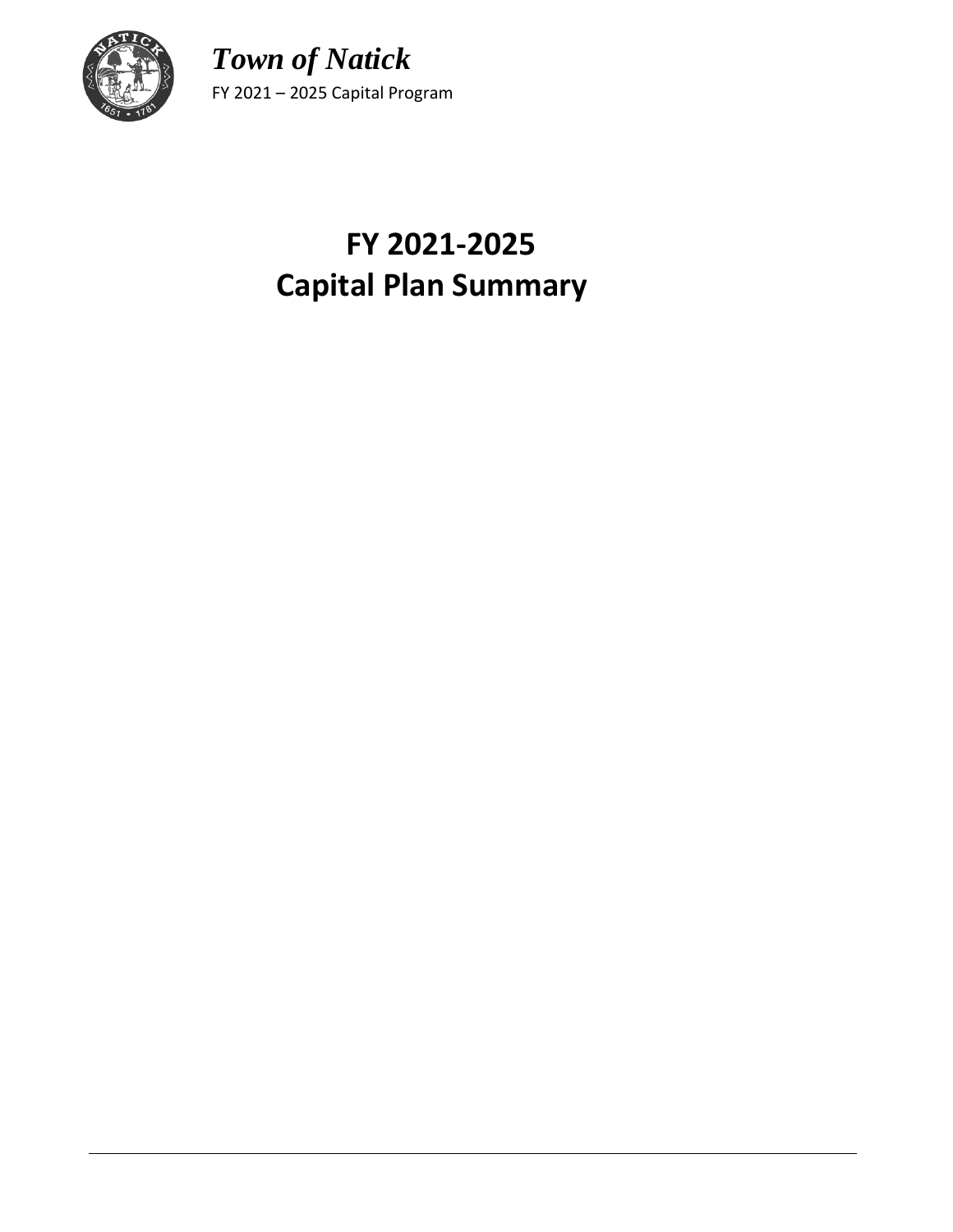

**Note: This is a planning document for review and discussion. Further review and vetting is pending**

**12/2/2019**

#### **FY 2022 Proposed Capital**

|       | FY ZUZZ Proposed Capital                     |                                                                    |         |           |                              |
|-------|----------------------------------------------|--------------------------------------------------------------------|---------|-----------|------------------------------|
| recid | department                                   | projTitle                                                          |         | 2022      | <b>Funding Source</b>        |
|       | 194 Police Department                        | <b>Cruiser Replacement</b>                                         | \$      | 335,000   | <b>Capital Stabilization</b> |
|       | 551 Public Works Engineering                 | Replace E-3 Utility Vehicle                                        | \$      | 55,000    | <b>Revolving Fund</b>        |
|       | 678 Board Of Health                          | Replace Vehicle Health-1                                           | \$      | 50,000    | <b>Revolving Fund</b>        |
|       | 679 Community And Economic Development       | Replace Vehicle CD-1                                               | \$      | 50,000    | <b>Revolving Fund</b>        |
|       | 627 Public Works Highway                     | Replacing H-49 Dump Truck/Sander                                   | \$      | 255,000   | <b>Tax Levy Borrowing</b>    |
|       | 674 Public Works Highway                     | Replace S-102 Side Arm Recycling Truck                             | \$      | 335,000   | Tax Levy Borrowing           |
|       | 806 Facilities Management                    | Brown Elementary - Replace Boilers                                 | \$      | 400,000   | <b>Tax Levy Borrowing</b>    |
|       | 809 Facilities Management                    | Lilja Elementary - Replace Boilers                                 | \$      | 400,000   | <b>Tax Levy Borrowing</b>    |
|       | 763 Facilities Management                    | Bennett Hemenway Elementary - Add A/C 1st And 2nd Floor Classrooms | \$      | 600,000   | <b>Tax Levy Borrowing</b>    |
|       | 810 Facilities Management                    | Wilson Middle - Install Second Floor A/C                           | \$      | 500,000   | Tax Levy Borrowing           |
|       | 653 Public Works Lnd Fac/Nat Res             | Replace Synthetic Turf Memorial Field                              | \$      | 600,000   | Tax Levy Borrowing           |
|       | 992 Police Department                        | Public Safety Radio Obsolescence Mitigation/Enhanc                 | \$      | 1,540,000 | Tax Levy Borrowing           |
|       | 191 Public Works Engineering                 | Roads & Sidewalks (Collector/Arterial)                             | \$      | 1,500,000 | <b>Tax Levy Borrowing</b>    |
|       | 182 Public Works Engineering                 | Roadway & Sidewalks Supplement                                     | \$      | 1,000,000 | Tax Levy Borrowing           |
|       | 874 Public Works Equipment Maint             | Replace Public Works Backup Generator                              | $\zeta$ | 860,000   | <b>Tax Levy Borrowing</b>    |
|       | 667 Fire Department                          | Replace Fire Pumper                                                | \$      | 700,000   | <b>Tax Levy Borrowing</b>    |
|       | 772 Natick Public Schools                    | Kennedy Middle - Relocate Modular Classroom                        | \$      | 600,000   | <b>Tax Levy Borrowing</b>    |
|       | 822 Facilities Management                    | Public Safety Building - Replace Roof                              | \$      | 600,000   | <b>Tax Levy Borrowing</b>    |
|       | 815 Facilities Management                    | 90 Oak St- Replace Boiler                                          | \$      | 500,000   | Tax Levy Borrowing           |
|       | 881 Facilities Management                    | Town Hall - Replace Roof                                           | \$      | 450,000   | Tax Levy Borrowing           |
|       | 778 Facilities Management                    | Memorial Elementary - Resurface And Expand Parking Areas           | \$      | 400.000   | <b>Tax Levy Borrowing</b>    |
|       | 1020 Facilities Management                   | Morse Library - Replace Rooftop Chiller                            | \$      | 275,000   | Tax Levy Borrowing           |
|       | 980 Public Works Lnd Fac/Nat Res             | <b>Track Resurface</b>                                             | \$      | 235,000   | <b>Tax Levy Borrowing</b>    |
|       | 719 Community Services - Recreation & Parks  | <b>Memorial Elementary Court Repairs</b>                           | \$      | 200,000   | <b>Tax Levy Borrowing</b>    |
|       | 882 Public Works Highway                     | Replace H-52 Utility Body Pickup                                   | \$      | 200,000   | <b>Tax Levy Borrowing</b>    |
|       | 445 Facilities Management                    | Brown Elementary- Replace Unit Ventilators In Classrooms           | \$      | 185,000   | <b>Tax Levy Borrowing</b>    |
|       | 1007 Community Services - Recreation & Parks | Beach Bathroom And Support Building Upgrades                       | \$      | 180.000   | <b>Tax Levy Borrowing</b>    |
|       | 496 Public Works Lnd Fac/Nat Res             | Park And Field Renovations                                         | \$      | 175,000   | <b>Tax Levy Borrowing</b>    |
|       | 1024 Facilities Management                   | Bennett Hemenway Elementary - RTU-1 Dx Replacement                 | \$      | 175,000   | Tax Levy Borrowing           |
|       | 261 Public Works Engineering                 | Rehab. - Jennings Pond Dam                                         | \$      | 150,000   | Capital Stabilization        |
|       | 1022 Facilities Management                   | Wilson Middle - Auditorium Rooftop HVAC Replacement                | \$      | 150,000   | Capital Stabilization        |
|       | 875 Facilities Management                    | Brown Elementary - Replace Playground                              | \$      | 125,000   | Capital Stabilization        |
|       | 860 Sustainability                           | <b>Energy Efficiency</b>                                           | \$      | 100,000   | Capital Stabilization        |
|       | 1006 Community Services - Recreation & Parks | Town Beach Diving Board Platform Replacement                       | \$      | 85,000    | Capital Stabilization        |
|       | 869 Fire Department                          | Replace Car-4                                                      | \$      | 80,000    | Capital Stabilization        |
|       | 901 Facilities Management                    | Replace NFM-83 Pickup Truck                                        | \$      | 80,000    | Capital Stabilization        |
|       | 900 Facilities Management                    | Replace NFM-89 Box Truck                                           | \$      | 75,000    | Capital Stabilization        |
|       | 883 Public Works Highway                     | Replace H-1 Highway Supervisor Vehicle                             | \$      | 70,000    | <b>Capital Stabilization</b> |
|       | 873 Public Works Engineering                 | Replace E-1 Utility Vehicle                                        | \$      | 60,000    | Capital Stabilization        |
|       | 904 Facilities Management                    | <b>Building Addition 75 West Street</b>                            | \$      | 60,000    | Capital Stabilization        |
|       | 865 Community And Economic Development       | Replace Vehicle CD-2                                               | \$      | 50,000    | Capital Stabilization        |
|       | 722 Community Services - Recreation & Parks  | Loker Playground Improvement                                       | \$      | 40,000    | Capital Stabilization        |
|       | 812 Facilities Management                    | 90 Oak - Replace All Exterior Windows And Doors                    | \$      | 35,000    | Capital Stabilization        |
|       | 536 Public Works Lnd Fac/Nat Res             | Tree Replacement                                                   | \$      | 30,000    | Capital Stabilization        |
|       | 757 Facilities Management                    | High School - Purchase New Tractor                                 | \$      | 30,000    | Capital Stabilization        |
|       | 835 Facilities Management                    | Lilja Elementary - Install Additional Parking Lot Lighting         | \$      | 30,000    | Capital Stabilization        |
|       | 988 Community Services - Recreation & Parks  | Multi Purpose Area Design                                          | \$      | 25,000    | Capital Stabilization        |
|       | 152 Public Works Highway                     | <b>Replace Dumpsters</b>                                           | \$      | 20,500    | Capital Stabilization        |
|       | 820 Facilities Management                    | Fire Station 1 - Replace VCT                                       | \$      | 20,000    | Capital Stabilization        |
|       | 965 Police Department                        | Backup Repeater Replacement                                        | \$      | 20,000    | Capital Stabilization        |
|       | 1026 Facilities Management                   | Police/Fire Station - Fire Alarm Panel Replacement                 | \$      | 20,000    | Capital Stabilization        |
|       | 89 Public Works Highway                      | Guardrail (Various Locations)                                      | \$      | 16,000    | Capital Stabilization        |
|       | 647 Community Services - Recreation & Parks  | Playground Safety Updates                                          | \$      | 15,000    | Capital Stabilization        |
|       | 428 Community Services - Recreation & Parks  | <b>Historical Monument Restoration</b>                             | \$      | 10,000    | Capital Stabilization        |
|       | 590 Public Works Lnd Fac/Nat Res             | Tree Inventory                                                     | \$      | 10,000    | Capital Stabilization        |
|       | 862 Police Department                        | Replace Laptop Computers                                           | \$      | 6,200     | Capital Stabilization        |

\$ 14,767,700

 **Capital Stabilization \$ 1,747,700 Tax Levy Borrowing \$ 12,865,000 Revolving Fund \$ 155,000 \$ 14,767,700**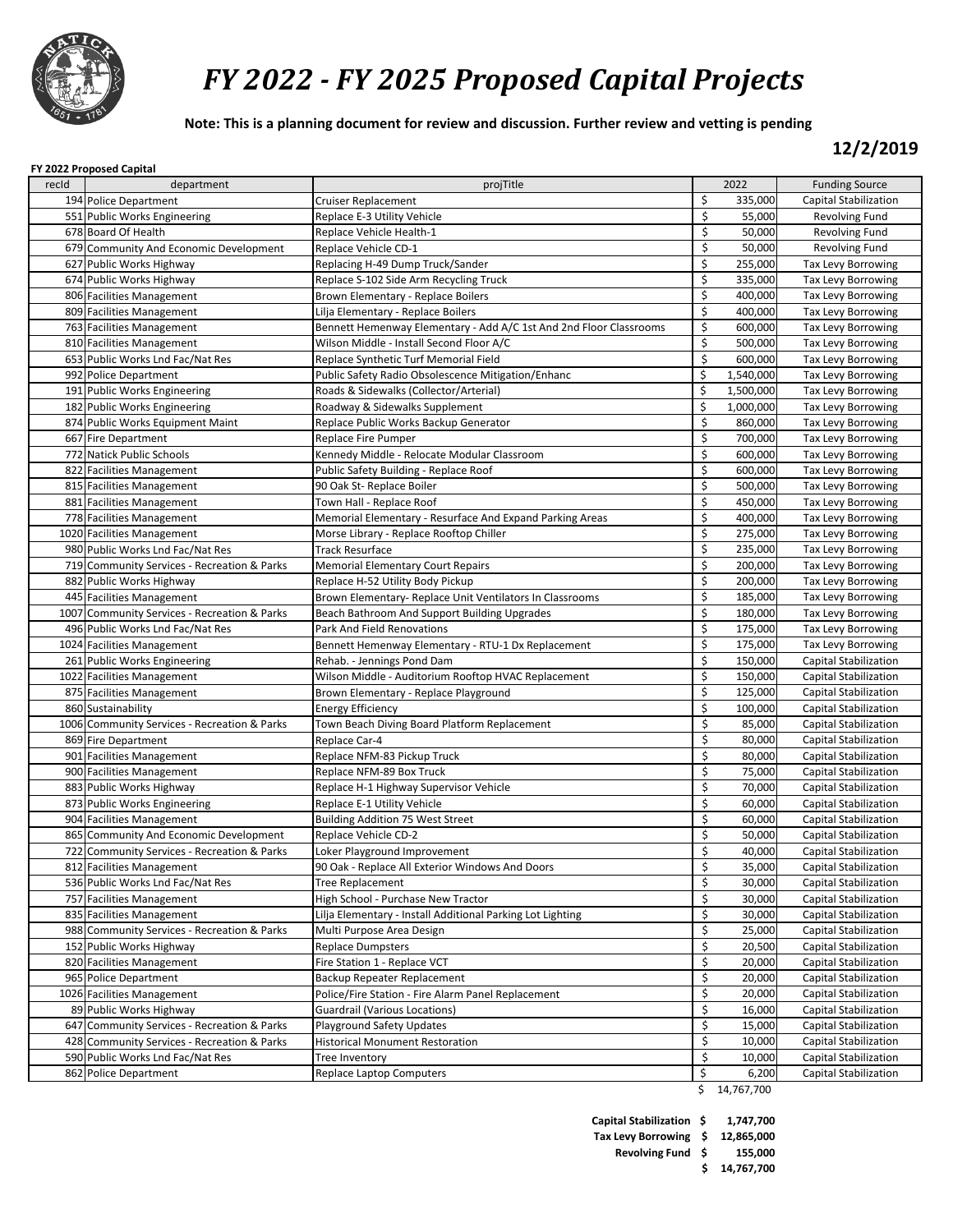

**Note: This is a planning document for review and discussion. Further review and vetting is pending**

**12/2/2019**

#### **FY 2023 Proposed Capital**

| recid | department                                  | projTitle                                       | 2023             | <b>Funding Source</b>        |
|-------|---------------------------------------------|-------------------------------------------------|------------------|------------------------------|
|       | 941 Public Works Highway                    | Replace Vehicle 513 (S-103) Recycling Truck     | \$<br>340,000    | <b>Tax Levy Borrowing</b>    |
|       | 415 Community And Economic Development      | Downtown Parking Garage                         | \$<br>12,000,000 | <b>Tax Levy Borrowing</b>    |
|       | 191 Public Works Engineering                | Roads & Sidewalks (Collector/Arterial)          | \$<br>1,500,000  | <b>Tax Levy Borrowing</b>    |
|       | 351 Fire Department                         | Replace L-1 With A Platform/Ladder              | \$<br>1,500,000  | <b>Tax Levy Borrowing</b>    |
|       | 182 Public Works Engineering                | Roadway & Sidewalks Supplement                  | \$<br>1,000,000  | <b>Tax Levy Borrowing</b>    |
|       | 812 Facilities Management                   | 90 Oak - Replace All Exterior Windows And Doors | \$<br>350,000    | <b>Tax Levy Borrowing</b>    |
|       | 885 Public Works Highway                    | Replace H-63 Street Sweeper                     | \$<br>350,000    | <b>Tax Levy Borrowing</b>    |
|       | 1004 Natick Public Schools                  | Replace The Field Lighting At Memorial Field    | \$<br>250,000    | <b>Tax Levy Borrowing</b>    |
|       | 194 Police Department                       | <b>Cruiser Replacement</b>                      | \$<br>340,000    | <b>Capital Stabilization</b> |
|       | 1005 Natick Public Schools                  | Replace The Field Lighting At Mahan Field       | \$<br>250,000    | <b>Capital Stabilization</b> |
|       | 496 Public Works Lnd Fac/Nat Res            | Park And Field Renovations                      | \$<br>175,000    | Capital Stabilization        |
|       | 886 Public Works Highway                    | Replace S-39 Hooklift Truck                     | \$<br>145,000    | <b>Capital Stabilization</b> |
|       | 889 Public Works Lnd Fac/Nat Res            | Replace LF-6 Hook-Lift Truck                    | \$<br>145,000    | <b>Capital Stabilization</b> |
|       | 884 Public Works Highway                    | Replace H-42 Dump Body Pickup                   | \$<br>110,000    | <b>Capital Stabilization</b> |
|       | 888 Public Works Lnd Fac/Nat Res            | Replace LF-3 Dump Truck                         | \$<br>110,000    | <b>Capital Stabilization</b> |
|       | 860 Sustainability                          | <b>Energy Efficiency</b>                        | \$<br>100,000    | <b>Capital Stabilization</b> |
|       | 870 Fire Department                         | Replace Car-5                                   | \$<br>85,000     | <b>Capital Stabilization</b> |
|       | 859 Town Clerk                              | <b>New Voting Machines</b>                      | \$<br>75,000     | <b>Capital Stabilization</b> |
|       | 902 Facilities Management                   | Replace NFM-81 Service Van                      | \$<br>60,000     | <b>Capital Stabilization</b> |
|       | 864 Board Of Health                         | Replace Vehicle BH-2                            | \$<br>55,000     | Revolving Fund               |
|       | 866 Bd Slectmen/Tn Administrator            | Replace Vehicle TH-1                            | \$<br>55,000     | Revolving Fund               |
|       | 903 Facilities Management                   | Replace NFM-87 Utility Vehicle                  | \$<br>55,000     | <b>Capital Stabilization</b> |
|       | 574 Police Department                       | <b>Replace Bullet Proof Vests</b>               | \$<br>45,000     | <b>Capital Stabilization</b> |
|       | 839 Facilities Management                   | Police Building - Replace Garage Doors          | \$<br>40,000     | <b>Capital Stabilization</b> |
|       | 536 Public Works Lnd Fac/Nat Res            | <b>Tree Replacement</b>                         | \$<br>30,000     | <b>Capital Stabilization</b> |
|       | 152 Public Works Highway                    | <b>Replace Dumpsters</b>                        | \$<br>22,000     | <b>Capital Stabilization</b> |
|       | 962 Police Department                       | Replace Fire Department Repeater                | \$<br>19,500     | <b>Capital Stabilization</b> |
|       | 89 Public Works Highway                     | <b>Guardrail (Various Locations)</b>            | \$<br>18,000     | <b>Capital Stabilization</b> |
|       | 647 Community Services - Recreation & Parks | Playground Safety Updates                       | \$<br>15,000     | <b>Capital Stabilization</b> |
|       | 428 Community Services - Recreation & Parks | <b>Historical Monument Restoration</b>          | \$<br>10,000     | <b>Capital Stabilization</b> |
|       | 862 Police Department                       | <b>Replace Laptop Computers</b>                 | \$<br>6,200      | <b>Capital Stabilization</b> |
|       | 600 Police Department                       | Replace Police K9                               | \$<br>6,000      | <b>Capital Stabilization</b> |

\$ 19,261,700

 **Capital Stabilization \$ 1,861,700** 

 **Tax Levy Borrowing \$ 17,290,000 Revolving Fund \$** 

 **\$ 19,261,700**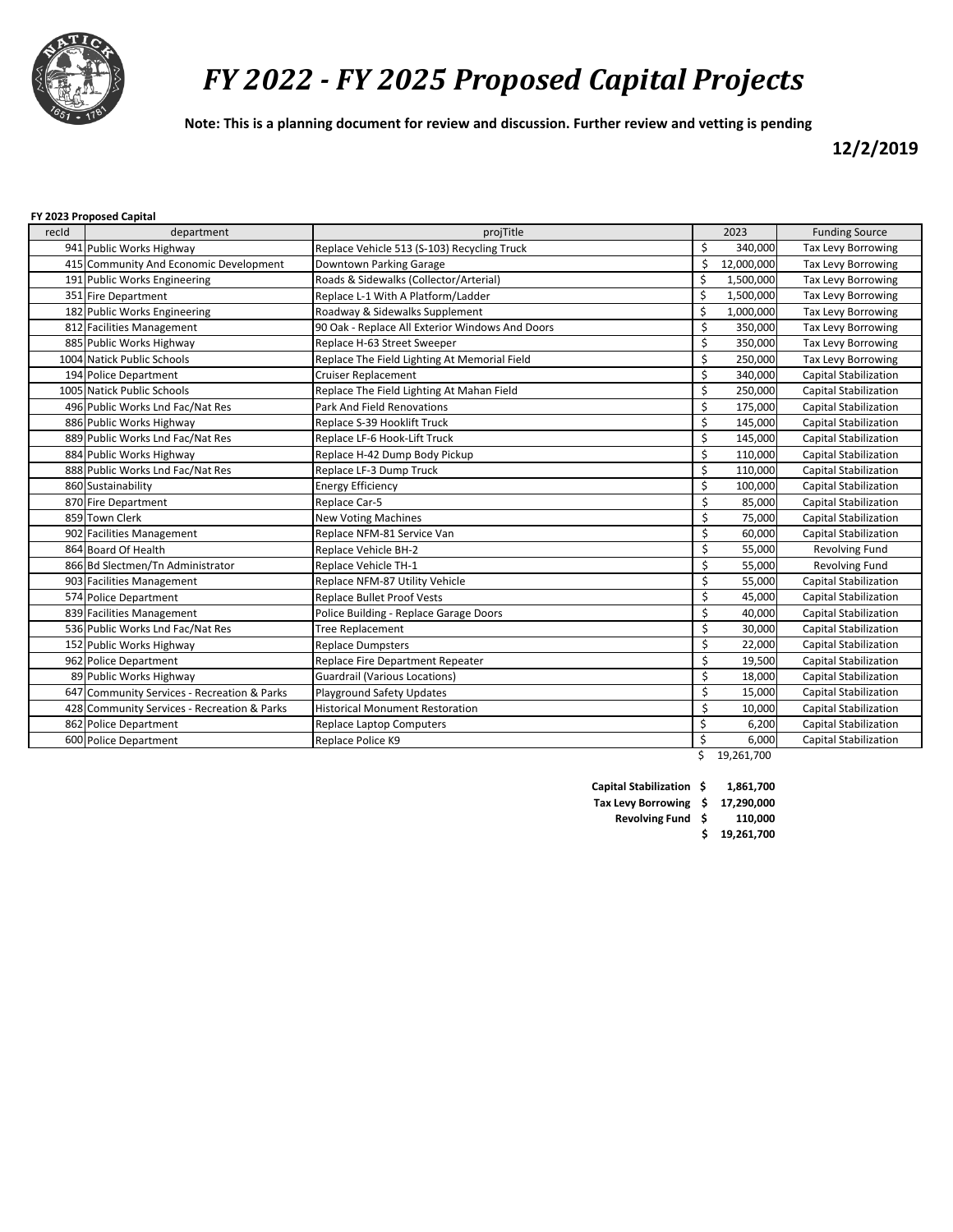

**Note: This is a planning document for review and discussion. Further review and vetting is pending**

**12/2/2019**

#### **FY 2024 Proposed Capital**

| recid | department                                  | projTitle                                    | 2024            | <b>Funding Source</b>        |
|-------|---------------------------------------------|----------------------------------------------|-----------------|------------------------------|
|       | 904 Facilities Management                   | <b>Building Addition 75 West Street</b>      | \$<br>600,000   | Tax Levy Borrowing           |
|       | 871 Fire Department                         | Replace Rescue-3                             | \$<br>600,000   | Tax Levy Borrowing           |
|       | 191 Public Works Engineering                | Roads & Sidewalks (Collector/Arterial)       | \$<br>1,500,000 | Tax Levy Borrowing           |
|       | 182 Public Works Engineering                | Roadway & Sidewalks Supplement               | \$<br>1,000,000 | Tax Levy Borrowing           |
|       | 380 Fire Department                         | Replace Fire Pumper                          | \$<br>650,000   | Tax Levy Borrowing           |
|       | 950 Public Works Highway                    | Replace Vehicle 514 Side Arm Recycling Truck | \$<br>370,000   | Tax Levy Borrowing           |
|       | 194 Police Department                       | <b>Cruiser Replacement</b>                   | \$<br>345,000   | <b>Capital Stabilization</b> |
|       | 949 Public Works Highway                    | Replace Vehicle 503 Rear Load Trash Packer   | \$<br>340,000   | <b>Capital Stabilization</b> |
|       | 945 Public Works Highway                    | Replace Vehicle 412 Catch Basin Cleaner      | \$<br>330,000   | <b>Capital Stabilization</b> |
|       | 496 Public Works Lnd Fac/Nat Res            | Park And Field Renovations                   | \$<br>175,000   | <b>Capital Stabilization</b> |
|       | 420 Fire Department                         | Incident Support Vehicle/Box Truck           | \$<br>150,000   | Capital Stabilization        |
|       | 947 Public Works Equipment Maint            | Replace Vehicle 304 Utility Body Pickup      | \$<br>80,000    | Capital Stabilization        |
|       | 1019 Public Works Administration            | Replace Vehicle 1 Utility Vehicle            | \$<br>55,000    | <b>Capital Stabilization</b> |
|       | 721 Community Services - Recreation & Parks | Mary Bunker Park Support Building            | \$<br>50,000    | Capital Stabilization        |
|       | 536 Public Works Lnd Fac/Nat Res            | Tree Replacement                             | \$<br>30,000    | Capital Stabilization        |
|       | 152 Public Works Highway                    | <b>Replace Dumpsters</b>                     | \$<br>23,500    | Capital Stabilization        |
|       | 89 Public Works Highway                     | <b>Guardrail (Various Locations)</b>         | \$<br>20,000    | Capital Stabilization        |
|       | 647 Community Services - Recreation & Parks | Playground Safety Updates                    | \$<br>15,000    | Capital Stabilization        |
|       | 574 Police Department                       | <b>Replace Bullet Proof Vests</b>            | \$<br>15,000    | <b>Capital Stabilization</b> |
|       | 428 Community Services - Recreation & Parks | <b>Historical Monument Restoration</b>       | \$<br>10,000    | <b>Capital Stabilization</b> |
|       | 946 Board Of Health                         | Replace T39 Enclosed Cargo Trailer           | \$<br>10,000    | Revolving Fund               |
|       | 862 Police Department                       | Replace Laptop Computers                     | 6,200           | Capital Stabilization        |
|       | 880 Facilities Management                   | NPS - New Elementary School                  | \$              | Tax Levy Borrowing           |

 $$ 6,376,725$ 

| <b>Capital Stabilization S</b> | 1,644,700 |
|--------------------------------|-----------|
| Tax Levy Borrowing \$          | 4.720.001 |
| Revolving Fund \$              | 10.000    |

 **\$ 6,374,701**